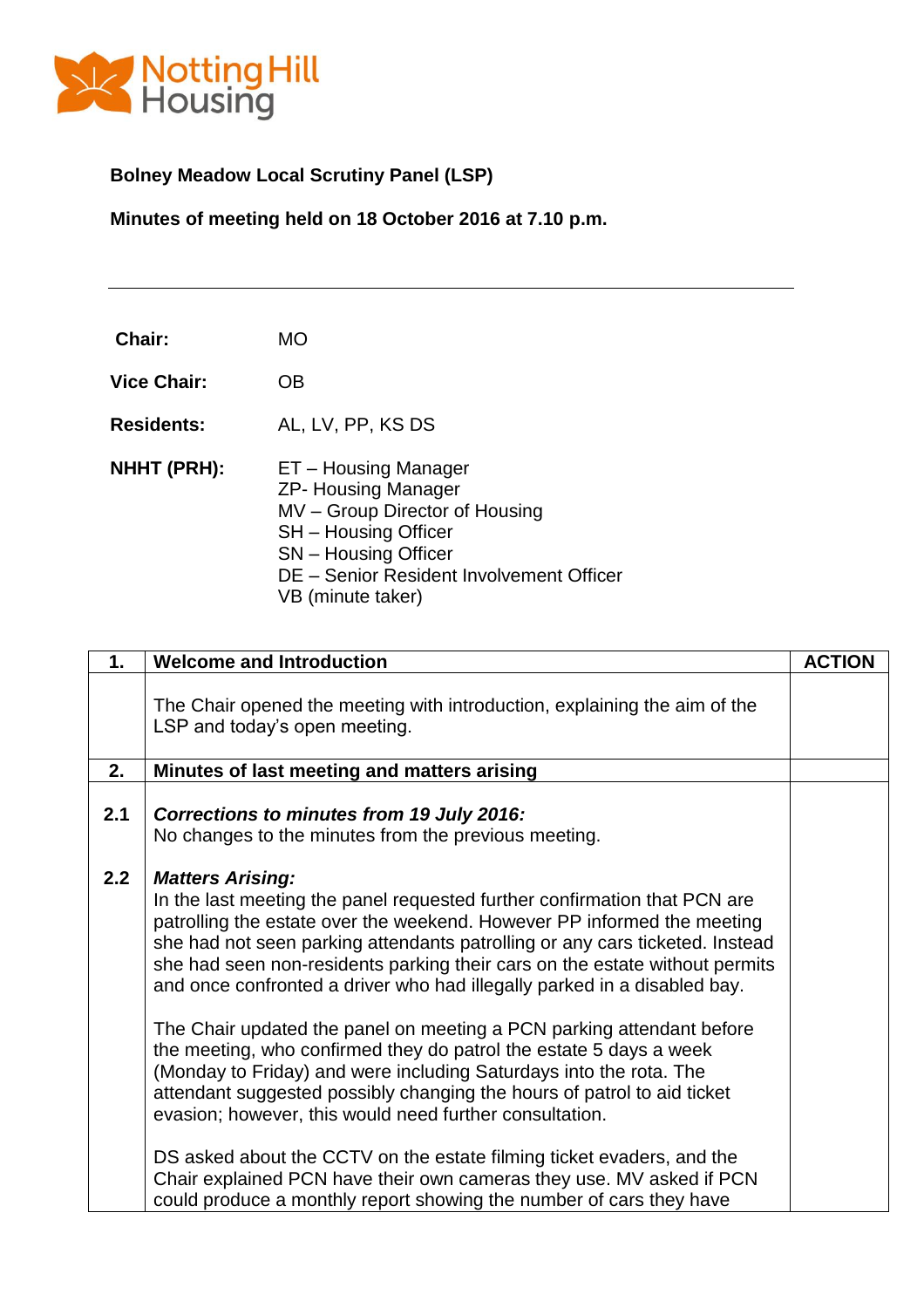|     | ticketed and the number of cars that have been removed from the estate.                                                                                                                                                                                                                                                                                                                                                                                                                                                                                                         |              |
|-----|---------------------------------------------------------------------------------------------------------------------------------------------------------------------------------------------------------------------------------------------------------------------------------------------------------------------------------------------------------------------------------------------------------------------------------------------------------------------------------------------------------------------------------------------------------------------------------|--------------|
|     | <b>ACTION: ET OR EN TO REQUEST MONTHLY REPORTS FROM PCN</b><br><b>SHOWING THE NUMBER OF CARS TICKED AND REMOVED FROM</b><br><b>THE ESTATE</b>                                                                                                                                                                                                                                                                                                                                                                                                                                   | ET/ZP/<br>EN |
|     | Ginkgo (landscaping contractor) attended the last meeting to discuss the<br>work they do on the estate. The decision on the wild meadow will be<br>discussed at a later meeting. KS explained that in the last meeting concern<br>were raised in regard to some landscape areas appearing messy especially<br>where plants had died and had not been replaced. Ginkgo have included<br>the cost of replacing dead plants in the last pack; however, the panel<br>believes that the replacement of dead plants should be included in general<br>maintenance within the contract. |              |
|     | <b>ACTION: ET TO CHECK IF THE REPLACEMENT OF DEAD PLANTS BY</b><br><b>GINKGO CAN BE INCLUDED IN GENERAL MAINTENANCE.</b>                                                                                                                                                                                                                                                                                                                                                                                                                                                        | ET/ZP        |
|     | MV explained the cleaning and gardening contracts will be retendered in<br>July 2017 and a new specification will be put together.                                                                                                                                                                                                                                                                                                                                                                                                                                              |              |
|     | With regards to the compliance of housing officers on estate inspection, ET<br>provided a report pertaining to each housing officer scoring.                                                                                                                                                                                                                                                                                                                                                                                                                                    |              |
|     | In relation to the bin store latches, Wates have now provided a more<br>moderate price (£670) for all the bin door latches on the estate; and the<br>panel would like the price included in the estate improvement bid.                                                                                                                                                                                                                                                                                                                                                         |              |
| 3.  | <b>Performance Report</b>                                                                                                                                                                                                                                                                                                                                                                                                                                                                                                                                                       |              |
| 3.1 | <b>Customer Satisfaction</b><br>The report included in the pack is an older version; the next meeting will<br>have results from the current survey. ET explained the current customer<br>satisfaction survey is now more intuitive and asks 10 detailed questions that<br>are important to the customer.                                                                                                                                                                                                                                                                        |              |
|     | Management have just received the second quarter statistics, and the<br>response numbers are very low but as the year goes on the number of<br>response should increase. Out of 12,000 customers surveyed, team 11 has<br>had 80 responses from residents.                                                                                                                                                                                                                                                                                                                      |              |
| 3.2 | <b>Estate Management</b><br>The Chair noted Bolney Meadow was one of the best performing LSP<br>areas; however, there was a declining trend in external cleaning and<br>landscaping.<br>The Vice-Chair raised two major issues with the estate management; the                                                                                                                                                                                                                                                                                                                  |              |
|     | first is a very large puddle outside of CH caused by drainage blockage that<br>now covers the parking bays. It was noted the continuous blockage was<br>blockage is due to residents pouring cooking grease down the drains but<br>the panel felt HOs should be addressing the issue of the puddle on their<br>regular visits to the block. The second issue was the external lights in<br>between blocks not working properly, which creates a safety concern. The<br>Chair added there have been on going issues regarding the external lighting                              |              |

 $\sum$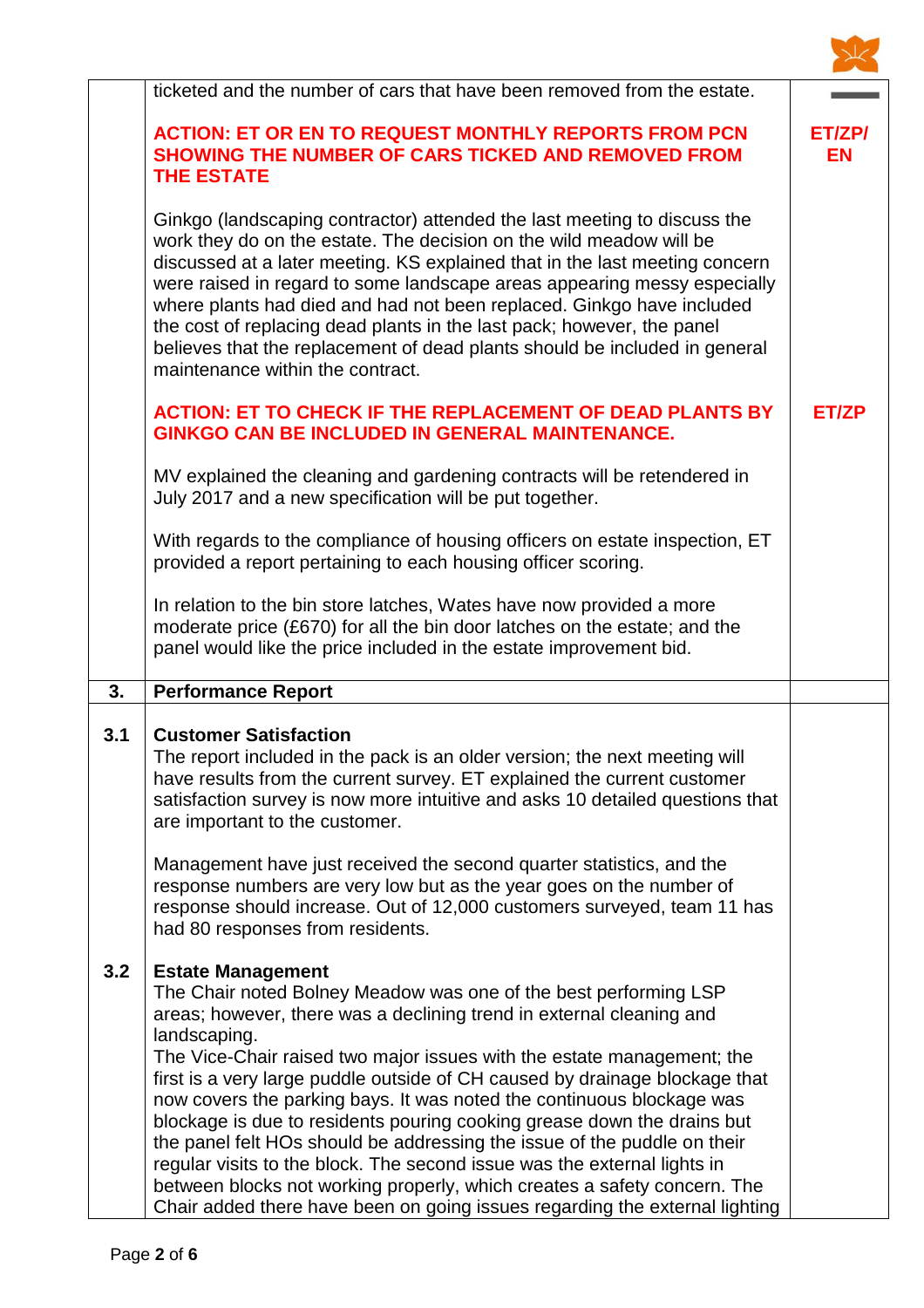

outside the community centre (CC) and these issues have been raised to DMA (services department).

In response to lighting issues at the CC, ET spoke with assistant office services manager and he explained DMA have come out three times and have restored the lighting each time; but he will investigate why the lights keep going off. As a result of changes in health and safety, lights can only be checked with a cherry picker. So BH will be checking all the lights the other housing officers have reported an issue with. ET explained it cost £350 to hire a cherry picker; so in order to be cost effective, 10 year energy efficient lights will be installed.

## **ACTION: ET TO INFORM PANEL OF THE DATE EXTERNAL LIGHTS ARE REPLACED**

LV asked who is responsible for checking when the lights are working. ET explained that as the lights operate on a timer, HOs are not always on the estate at night so cannot see which lights are faulty; therefore rely on residents and cleaners to report it to them.

#### **3.3 Rental Income**

The Chair highlighted there is a decline in the rent collected and the issues will be discussed in further detail at the next meeting.

#### **3.4 Voids**

To be discussed on a periodic basis.

#### **3.5 Repairs**

The Chair noted the improvement in service since Wates were introduced.

The Chair asked for clarification on the KPI post inspection target and figure for May and August 50% and 75% respectively. ET explained the quality target was for repairs that passed post inspections. NHH surveyors inspect repairs completed by Wates and hold them accountable for the repairs that do not meet the standard NHH set in the repairs contract. Wates will then re-do the repair at their own cost within 3 to 5 days.

ET explained that from the repairs satisfaction survey, the team receive approximately 5 responses weekly across both boroughs. Any dissatisfaction is raised in the weekly repairs contract meeting.

The Vice-Chair asked for data on the number of recalled repair jobs resolved within or outside of the expected 3 to 5 days timeframe

### **ACTION: PANEL REQUESTED FIGURES SHOWING THE NUMBER OF RECALLED JOBS REPAIRED IN AND OUT OF THE EXPECTED TIMEFRAME**

#### **3.6 Complaints**

The panel asked for details on the year to date summary of complaints, with more detail on the complaint where needed.

**ACTION: PANEL REQUESTED YEAR TO DATE SUMMARY OF** 

**ET/ZP**

**ET/ZP**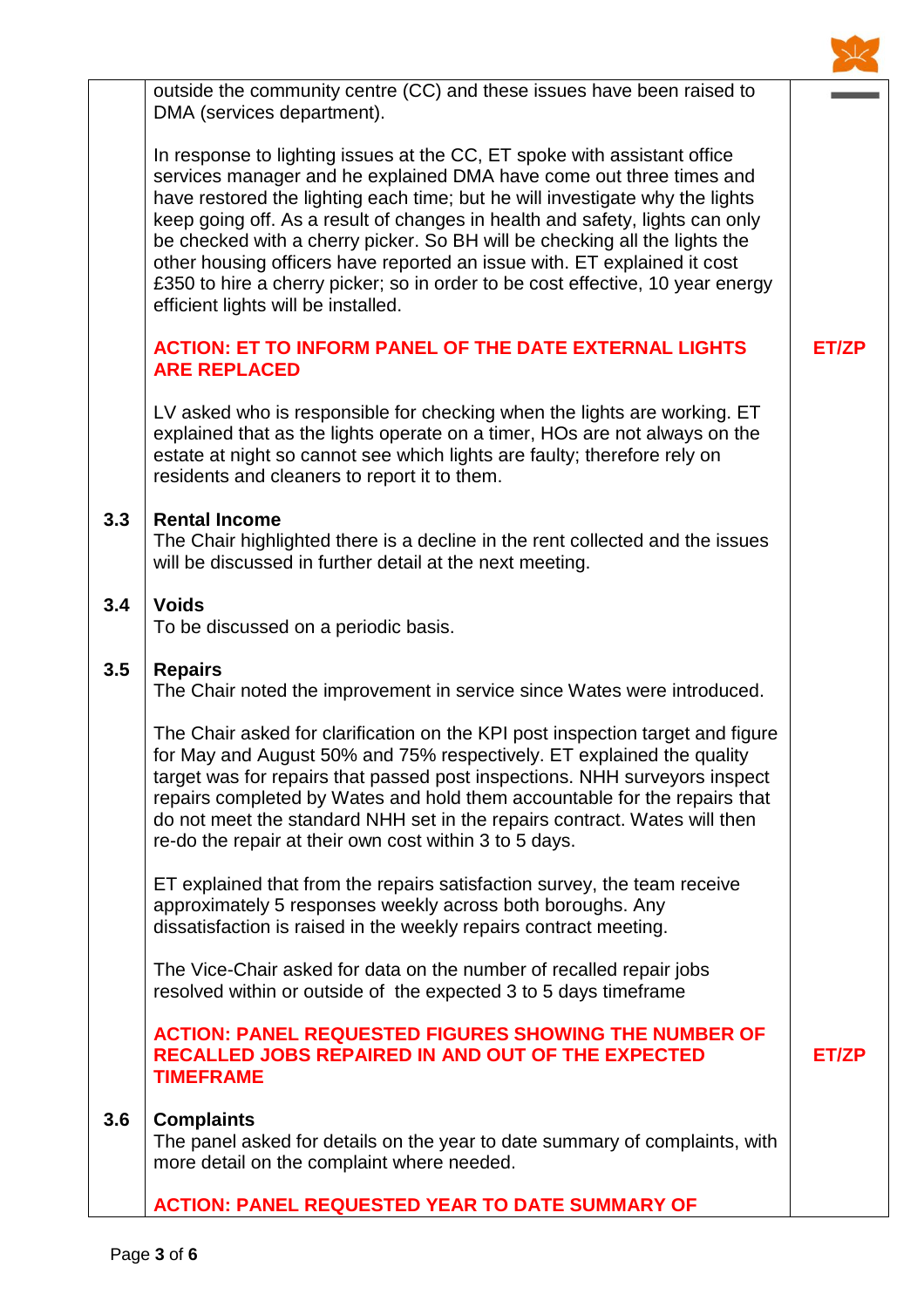|     | <b>COMPLAINTS.</b>                                                                                                                                                                                                                                                                                                                                                                                                                                                                                                                         | <b>ET/ZP</b> |
|-----|--------------------------------------------------------------------------------------------------------------------------------------------------------------------------------------------------------------------------------------------------------------------------------------------------------------------------------------------------------------------------------------------------------------------------------------------------------------------------------------------------------------------------------------------|--------------|
| 3.7 | <b>ASB</b><br>ET informed the panel the ASB database has now been completed and is<br>now in the training process for HOs. CCTV training has also been<br>scheduled for all Bolney HOs and office services for the blocks and CC.                                                                                                                                                                                                                                                                                                          |              |
| 4.  | Chair's overview of the year for attendees                                                                                                                                                                                                                                                                                                                                                                                                                                                                                                 |              |
|     | In July 2015, the LSP reviewed income collection and scrutinised the<br>procedures used to collect rent. The panel made suggestions for the<br>process for example simplifying the legal referral process and the<br>introduction of a buddy system for HOs.                                                                                                                                                                                                                                                                               |              |
|     | The panel has also reviewed changes in the repair contract, with detailed<br>reviews on the performance of Breyer. There are also regular updates on<br>parking and PCN, estate management, bins and bin chutes.                                                                                                                                                                                                                                                                                                                           |              |
|     | Another key area the panel have reviewed is the database and IT<br>improvements, in particular, complaints, ASB and repairs, in addition to the<br>changes to the NHH website.                                                                                                                                                                                                                                                                                                                                                             |              |
|     | In April 2016, the panel paid particular attention to HOs performance and<br>the water issues in IH, CH and CoH; which was an ongoing issue for 9<br>years with the infrastructure that has now been resolved.                                                                                                                                                                                                                                                                                                                             |              |
|     | In July 2016, Ginkgo attended to discuss landscaping on the estate and this<br>will be a continual review.                                                                                                                                                                                                                                                                                                                                                                                                                                 |              |
| 5.  | <b>Questions</b>                                                                                                                                                                                                                                                                                                                                                                                                                                                                                                                           |              |
|     | Q1. There is still an ongoing issue with drugs in BH, what is being<br>done about it?<br>ET explained NHH work with the police in all cases regarding drugs and in<br>order for us to take action against tenants, NHH need police evidence.<br>Although NHH may receive CAD numbers from residents, if the police are<br>unable to attain actual evidence; NHH do not have a strong enough case to<br>take to court against tenants. EN is working on this case gathering witness<br>statements from tenants and working with the police. |              |
|     | DS asked if the CCTV footage in the block can be used as evidence. ET<br>confirmed that it can but HOs will need specific dates and times of activity<br>as the cameras film 24 hours a day.                                                                                                                                                                                                                                                                                                                                               |              |
|     | Q2. There is a lack of security on the DR side of BH. Children are able<br>to climb over railings into the block and run in and out of the block<br>causing disruption.<br>The Chair noted the alternative to the current security hedge was a perspex<br>shield around the block, blocking out some light, which residents would not<br>like but LV pointed out that it could be tough clear glass as she has seen<br>elsewhere.                                                                                                          |              |

 $\sum$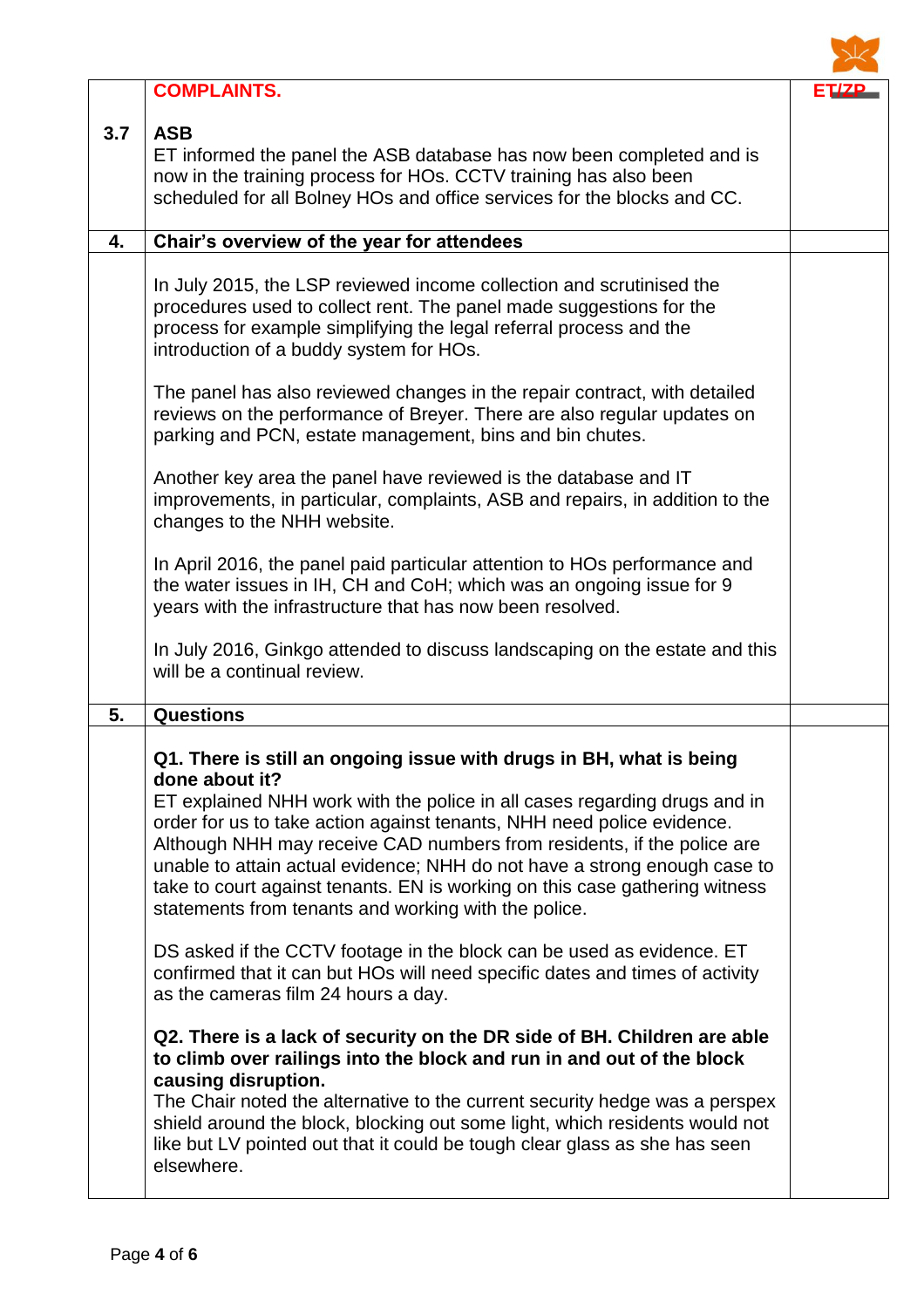|    | Q3. The cleaning standard in BH has declined. The walkways have not<br>had a deep clean for some time, and the bin chutes also a mess. The<br>cleaners also do not have sufficient equipment to do their jobs.<br>ET has received information regarding tendering but is still awaiting price<br>quotes and the scheduling of deep cleaning and window cleaning.<br>AL informed the panel that signage around the bin chutes in BLH have<br>really helped prevent blockage. ET explained that letters went out to<br>residents after the last LSP meeting regarding large items thrown in the<br>chute and the disposal of grease. In addition, the HOs are using different<br>approaches to prevent blockage in the chutes and drainage system. ET<br>added that across the business NHH spend a great amount of money<br>resolving drainage issues caused by residents disposing of grease<br>incorrectly. |           |
|----|--------------------------------------------------------------------------------------------------------------------------------------------------------------------------------------------------------------------------------------------------------------------------------------------------------------------------------------------------------------------------------------------------------------------------------------------------------------------------------------------------------------------------------------------------------------------------------------------------------------------------------------------------------------------------------------------------------------------------------------------------------------------------------------------------------------------------------------------------------------------------------------------------------------|-----------|
|    | SH informed the panel that in relation to the puddle and blockage outside<br>CH, she raises on average 20 to 25 repairs a month for that particular area.<br>Flow Through attend within 3 to 4 hours to clean and unblock, but within a<br>few days the grease is disposed again causing another blockage. SH has<br>asked Lambeth if the will reintroduce small grease bins for residents but is<br>still awaiting a response. SH will also request CCTV for the blockage<br>outside Charmouth House.                                                                                                                                                                                                                                                                                                                                                                                                       |           |
|    | <b>ACTION: SH WILL REQUEST CC CCTV FOR THE BLOCKAGE</b><br><b>OUTSIDE CHARMOUTH HOUSE</b>                                                                                                                                                                                                                                                                                                                                                                                                                                                                                                                                                                                                                                                                                                                                                                                                                    | <b>SH</b> |
|    | Q4. What is being done about dog fouling on the estate?<br>ET informed the panel that HOs have a record of tenants who own dogs<br>and could send reminder letters but often foul is left by dogs of non-<br>residents. However, if HOs are not informed of residents owning dogs, they<br>will be able to tell when they carry out annual visits. HOs will also need to<br>look at signage across the estate.                                                                                                                                                                                                                                                                                                                                                                                                                                                                                               |           |
|    | Q5. Is there a there a restriction on signage as there isn't much on the<br>estate?<br>There is no restriction on signing across the Estate.                                                                                                                                                                                                                                                                                                                                                                                                                                                                                                                                                                                                                                                                                                                                                                 |           |
|    | Q6. Is there any talk for food bins on the Estate?<br>ET noted HOs can make an appeal to reintroduce but ultimately the<br>decision lies with Lambeth Council.                                                                                                                                                                                                                                                                                                                                                                                                                                                                                                                                                                                                                                                                                                                                               |           |
| 6. | <b>Next meeting</b>                                                                                                                                                                                                                                                                                                                                                                                                                                                                                                                                                                                                                                                                                                                                                                                                                                                                                          |           |
|    | The next meeting will be in January 2017 and there is a possibility to invite a<br>spokesperson from the South Lambeth Regeneration.                                                                                                                                                                                                                                                                                                                                                                                                                                                                                                                                                                                                                                                                                                                                                                         |           |
|    | Discussion areas for the agenda will include:<br>Drug dealing in the Estate<br>Benefit changes for under 35s<br>$\qquad \qquad \blacksquare$<br>Estate management - tenders (cleaning and gardening)                                                                                                                                                                                                                                                                                                                                                                                                                                                                                                                                                                                                                                                                                                         |           |

 $\overline{\mathcal{A}}$